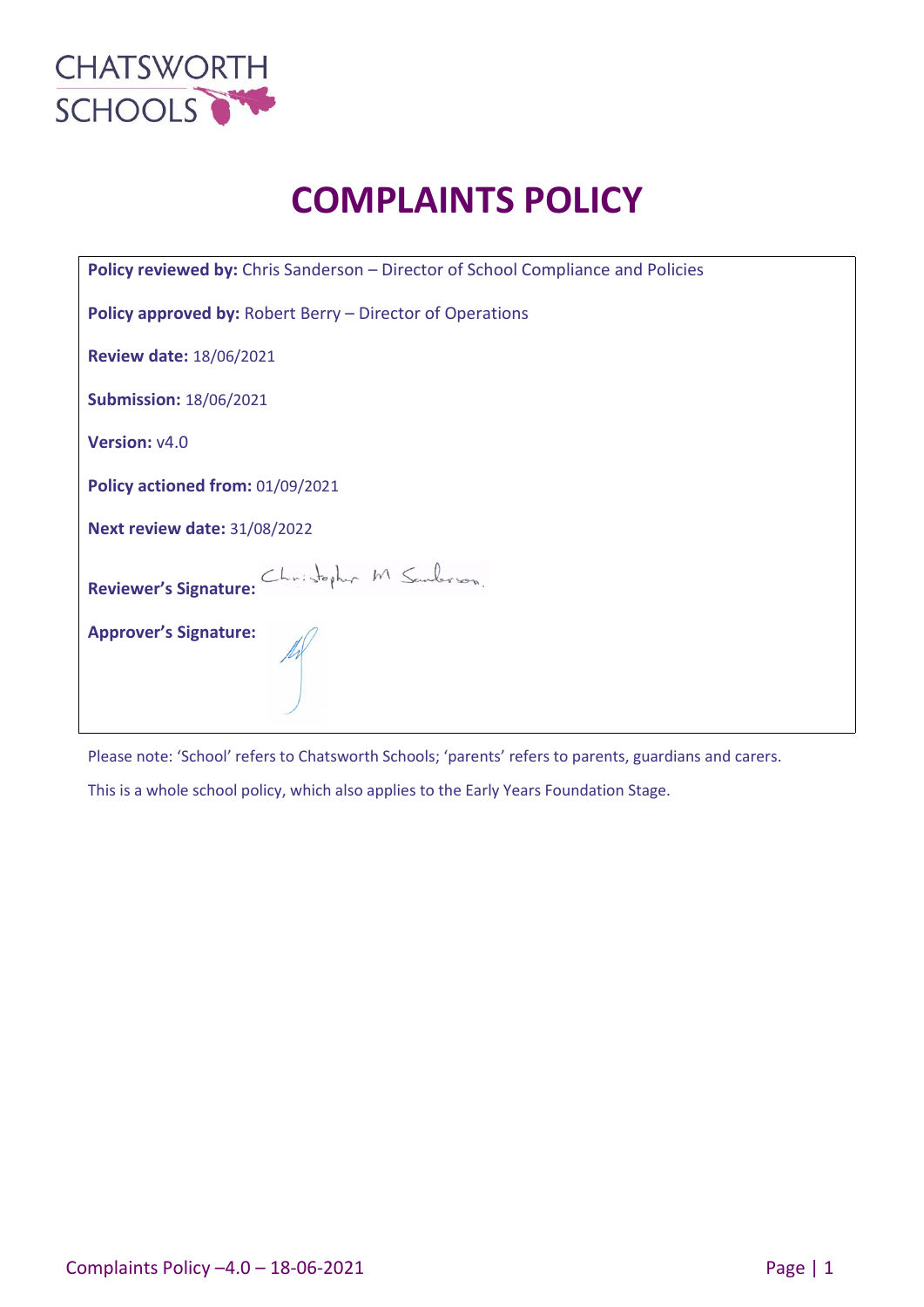

# Introduction

Chatsworth Schools seeks always to work collaboratively in partnership with parents and carers. In almost all cases, matters of concern will be resolved quickly with the child's key worker/class or subject teacher. However, we recognise that, at times, it may not be possible to resolve concerns to the satisfaction of parents simply and quickly through discussion with a teacher and they may wish to pursue matters further in accordance with this procedure. The DfE notes that, with regard to this procedure, there is no distinction between a concern and a complaint, and each should be addressed according to this procedure. Any matter about which a parent is unhappy and seeks action by the school is considered as a complaint and will be managed in accordance with this procedure, attributing a high priority to investigating matters comprehensively and responding to parents in line with published timescales.

This procedure is available to parents of current and registered pupils. The school does not have an obligation to follow this procedure in relation to complaints from parents of former pupils, unless the complaint was initiated before the child left the school.

# **Timescales**

Written complaints about the fulfilment of the EYFS requirements are investigated and the complainant notified of the outcome of the investigation within 28 days. For any other complaint relating to a child in the EYFS and for complaints relating to pupils in Year 1 and older, the school will endeavour to follow the timescales, as published at each stage of the procedure. It is recognised that there may be factors beyond the school's control, or the need for more detailed investigation, which prevent adherence to these timescales. The school aims to keep parents informed about progress in the investigation of any complaint, and the reason for any delays.

Except in the particular case of EYFS requirements, as noted above, timescales relate to working days during term-time. A complaint received during school holidays will, for the purposes of timescales, be considered to have been received on the first working day following the holida

# Early Years Foundation Stage

Parents of children in the EYFS can, if they wish, complain to Ofsted or ISI if they believe the school is not fulfilling the requirements of the EYFS framework – contact details are found below **in Appendix 2.**

# Further General Information

If a pupil is permanently excluded, the school will usually offer Stage 3 of this procedure as a basis for an appeal process, should the parent wish to appeal. For further information, please refer to the Positive Behaviour and Exclusions Policy. Similarly, should a prospective parent wish to appeal against a decision not to offer a child a place at the school, the school may offer Stage 3 of this procedure as a means of managing an appeal. For further information, please refer to the Admissions and Equal Opportunities Policy. In each case, there would not be a requirement to, but the school may choose to, include a panel member who is independent of the management and running of the school.

Where repeated attempts are made by a parent to raise the same complaint after it has been considered at all three stages, this is likely to be regarded as vexatious and falls outside the scope of the policy.

For consistency with regulatory expectations throughout the procedure, a parent making a complaint is referred to as the 'complainant'. This policy is available on the school website or through application to the school.

This policy should be read in conjunction with the following policies: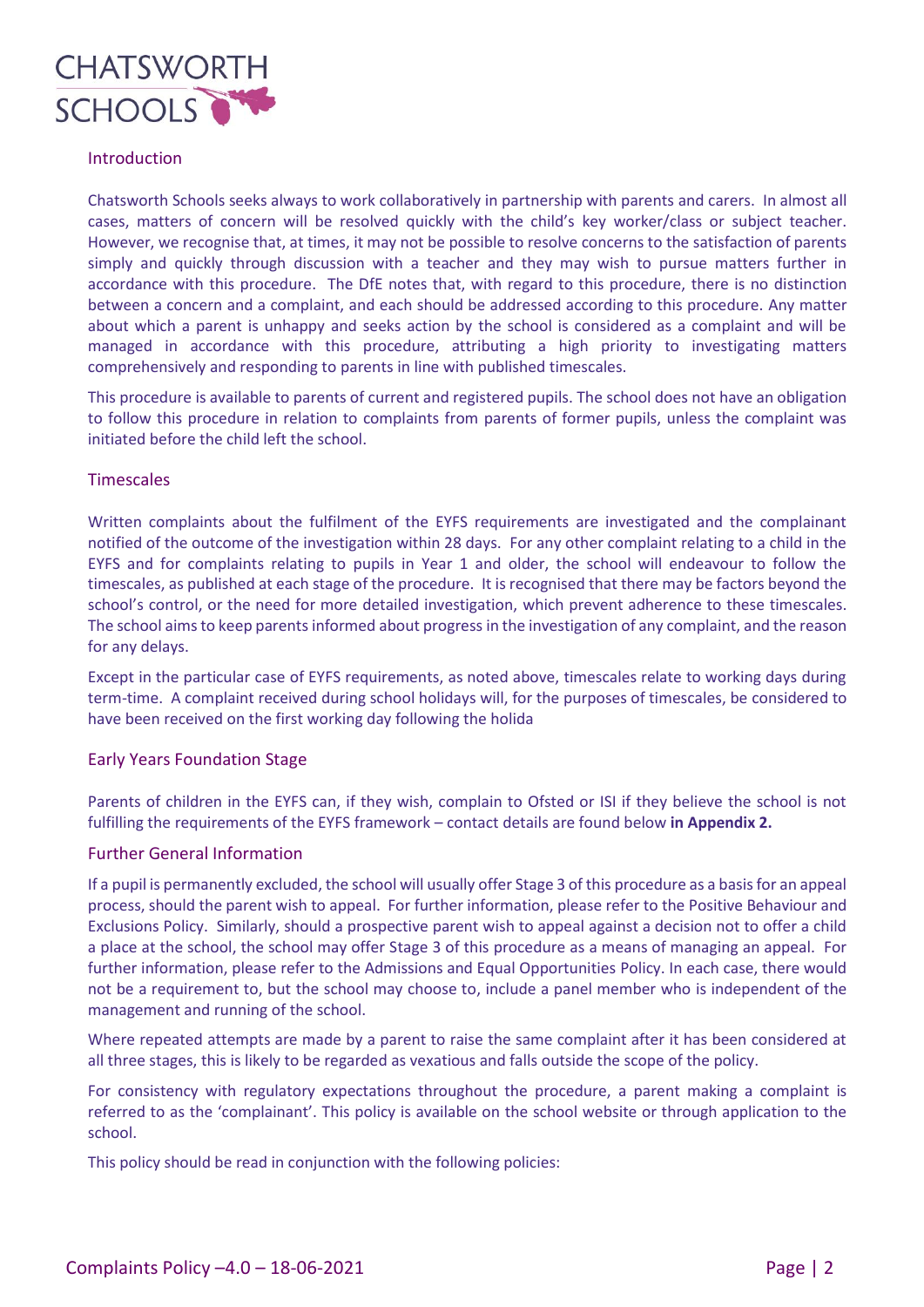

Positive Behaviour and Exclusions Policy; Grievance and Disciplinary Procedures; Whistleblowing Policy; Violence towards Staff Policy; Staff Code of Conduct; Safeguarding Policy; Admissions and Equal Opportunities (Pupils) Policy; Health and Safety Policy; Risk Assessment Policy; Retention of Records and Information Policy.

# The Complaints Procedure

It is expected that, except in the case of complaints where the head can immediately identify that a complaint is of a particularly serious nature and chooses, therefore, to advance it to a later stage of the procedure, all complaints will begin with an investigation at Stage 1 and will progress through the procedure until a resolution has been found or the panel at Stage 3 has published its final decision.

# Stage 1 – Informal resolution

We hope that most complaints and concerns will be resolved quickly and informally.

If parents have a complaint they should normally contact their child's class teacher or tutor/ manager/ keyworker. In many cases, the matter will be resolved immediately by this means, to the parents' satisfaction. If the class teacher or tutor/keyworker/manager cannot resolve the matter alone, it may be necessary for them to consult the Head.

Complaints made directly to the Head will usually be referred to the relevant class teacher or tutor unless the Head deems it appropriate to deal with the matter personally.

The class teacher or tutor will make a written record of all concerns and complaints and the date on which they were received. Should the matter not be resolved immediately, receipt of the complaint will be acknowledged within 3 days (during term time). The school will aim to resolve the matter promptly and amicably, normally within 5 working days of receipt of the complaint. In the event that a complainant is not happy with the outcome of a complaint at Stage 1, he or she can request that the school progresses the complaint to Stage 2 of this procedure.

# Stage 2 – Formal Resolution

In the event that a complainant is not happy with the outcome of a complaint at Stage 1, he or she should inform the Head, in writing, if he or she wishes the complaint to be considered at Stage 2. This notification should be received by the school within 10 working days of the complainant receiving details of the outcome of the investigation at Stage 1. It should include:

- A summary of the nature of the complaint
- The reasons why the complainant is dissatisfied with the outcome at Stage 1.

The Head will decide, after considering the complaint, the appropriate course of action to take.

In most cases, the Head will meet with the parents concerned, normally within five working days of receiving the complaint (during term time), to discuss the matter. The head may invite other members of staff, as appropriate, to attend the meeting, which may include someone to take notes of the discussion. If possible, a resolution will be reached at this stage.

It may be necessary for the Head to carry out further investigations. A written record will be kept of all meetings and interviews held in relation to the complaint. Once the Head is satisfied that, so far as is practicable, all of the relevant facts have been established, a decision will be made and complainants will be informed of this decision in writing. The Head will also give reasons for his/her decision.

The school will aim to resolve the matter, normally within 10 working days (during term time) of receipt of the request to progress to Stage 2. In the event that a complainant is not happy with the outcome of a complaint at Stage 2, he or she can request that the school progresses the complaint to Stage 3 of this procedure.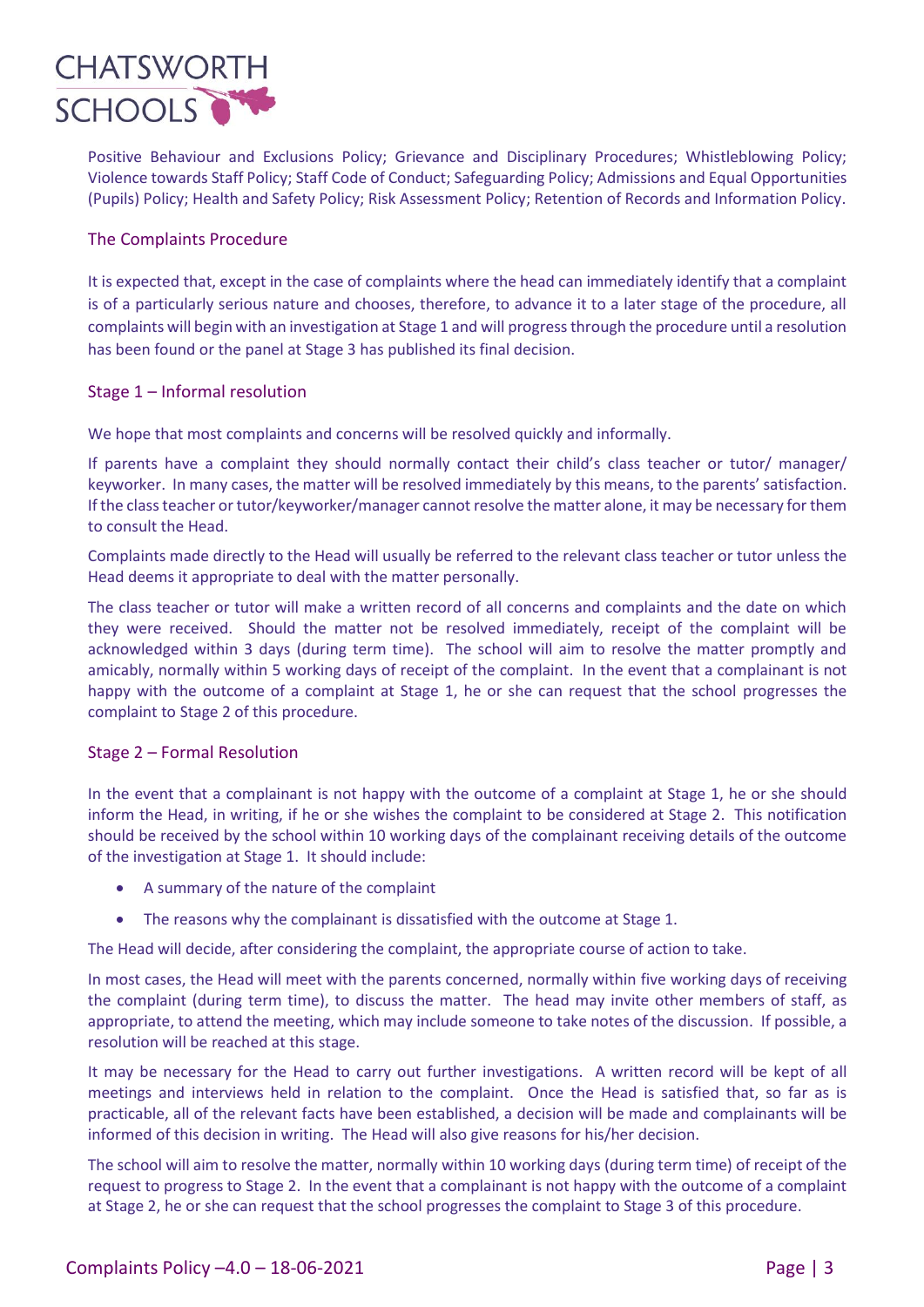

# Complaints against the Head

In the event the complaint against the Head progresses to the formal stage, it will be dealt with at governance level. The complaint can be submitted to the Headteacher or the school office for forwarding, or addressed directly to the Chatsworth Schools Support Office at the address provided at the foot of this document. The Director of Operations will nominate a person of suitable experience and seniority to manage the complaint at this stage. This may be, for example, a governor, a senior member of Chatsworth Office Staff or another professional person, such as a recently retired head. The Director of Operations will not normally be directly involved in this stage, in order to permit his participation, should the matter need to progress to a panel hearing.

# Stage 3 – Panel Hearing

In the event that a complainant is not happy with the outcome of a complaint at Stage 2, he or she should inform the Director of Operations at Chatsworth Schools, in writing, if he or she wishes the complaint to be considered at Stage 3, using the address at the foot of this document. This notification should be received by the school within 10 working days of the complainant receiving details of the outcome of the investigation at Stage 2. It should include:

- A summary of the nature of the complaint
- The reasons why the complainant is dissatisfied with the outcome at Stage 2.

The Director of Operations will convene a Complaints Panel. The matter will then be referred to the Complaints Panel for consideration. The panel will consist of at least three members, including the Director of Operations at Chatsworth Schools, (or his nominated representative, who will be a Director of Chatsworth Schools), a second representative from Chatsworth Schools and an independent panel member not involved in the management or running of the school. Panel members will not have been previously involved in matters detailed in the complaint. A Head or senior member of staff from another Chatsworth School may be invited to be a panel member, but will not be considered to be fulfilling the role of the independent panel member.

The Director of Operations, on behalf of the panel, will then acknowledge the complaint and schedule a hearing to take place as soon as practicable and normally within 15 working days.

If the panel deems it necessary, it may require that further information or particulars of the complaint or any related matter be supplied in advance of the hearing. Documentation to be considered at the hearing shall be supplied to all parties, to the extent that confidentiality and GDPR requirements permit, not later than three days prior to the hearing.

The complainant(s) may be accompanied to the hearing by one other person. This may be a relative, teacher or friend. Legal representation will not normally be appropriate.

If possible, the panel will resolve the complaint immediately without the need for further investigation.

Where further investigation is required, the panel will decide how it should proceed and may request to see additional documentation.

After due consideration of all facts considered relevant, the Panel will reach a decision and may make findings and recommendations, which it shall aim to complete, normally within 15 working days of the hearing. The findings and recommendations of the panel will be provided in writing to the complainant and, where relevant, to the person complained about and made available for inspection on the school premises by the governing body and the Head.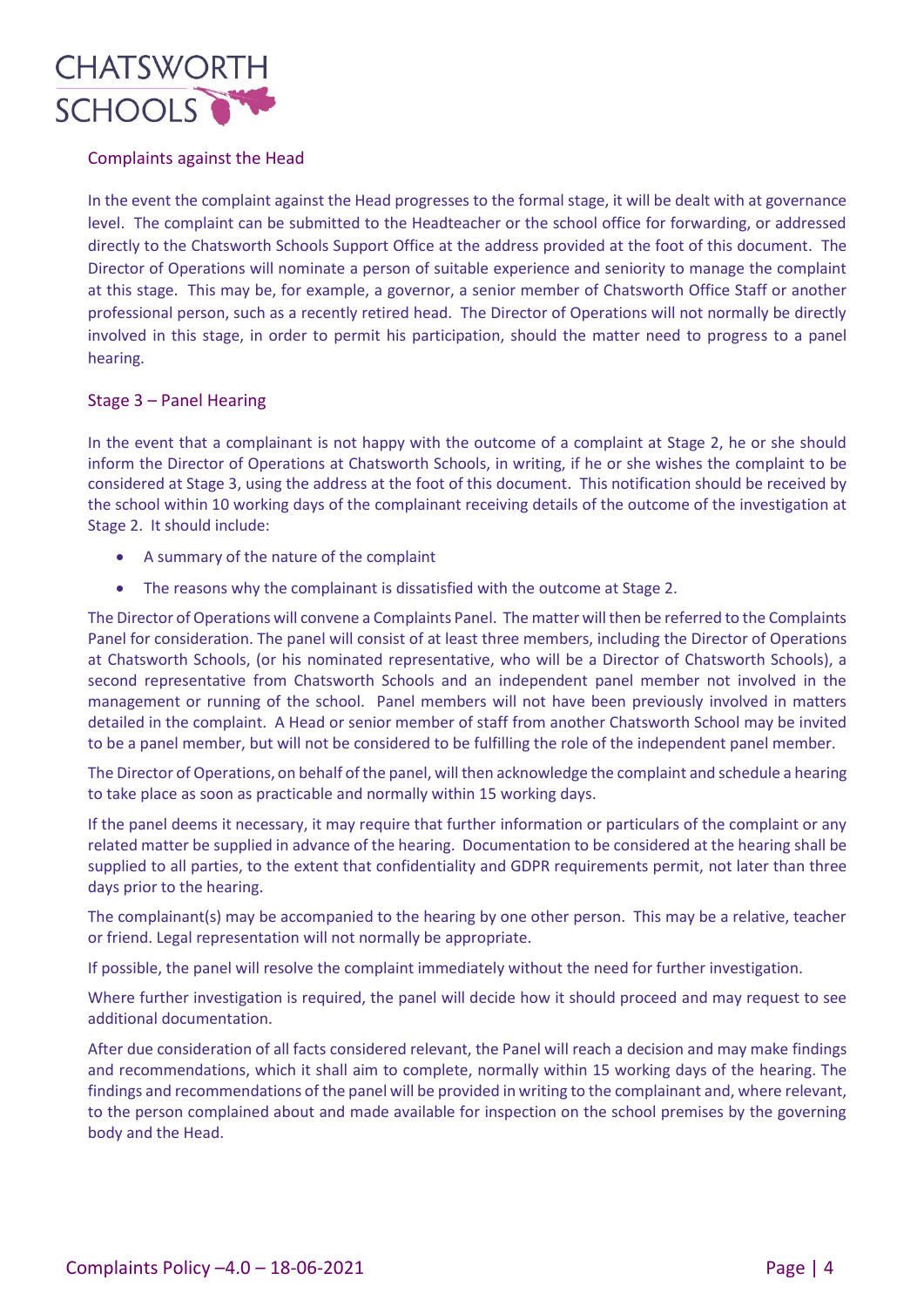

# Recording of Complaints and Confidentiality

The school maintains a record in its formal complaints log of all complaints which reach Stage 2 or progress to a panel hearing, including the outcome of each complaint and the stage at which it was concluded. The log also records any action taken by the school as a result of the complaint, regardless of whether it was upheld.

All parties involved in a complaint, including the complainant, the school, witnesses and those conducting an investigation must treat all matters and documentation related to concerns and complaints confidentially. Parents can be assured that correspondence, statements and records related to complaints will be kept confidential, except where the Secretary of State or a body conducting an inspection under section 109 of the 2008 Act requests access to them, or where any other legal obligation prevails. A record of all complaints will be made available to Ofsted and/or ISI on request.

Prior to September 2020, a record of complaints was kept for three years. Updated guidance from the DfE at this point now advises that complaints which do not have safeguarding implications should be retained for a minimum of 7 years. Where there is a safeguarding aspect to the complaint, retention will be determined by the prevailing safeguarding requirements in force at the time. For further information, please refer to the Retention of Records and Information Policy.

# Appendix 1 – Number of Complaints

The school is required to make available to parents the number of complaints received by the school in the previous school year, which proceeded to Stage 2 or Stage 3. During the academic year 2020-21, the school received 0 complaints in this respect.

# Appendix 2 – Inspectorate Contact information

Ofsted Address: Ofsted, Piccadilly Gate, Store Street, Manchester, M1 2WD Email: enquiries@ofsted.gov.uk Telephone: 0300 123 1231 Address: CAP House, 9-12 Long Lane, London EC1A 9HA Email: info@isi.net Telephone: 0207 600 0100

# Interpretation

In this policy, the term "senior manager" means a School Head and their designated deputies or assistants.

This policy applies to all employees in all Schools (save for Schools with their own procedure which shall prevail) and other work environments within Chatsworth Schools

This policy applies within all companies, which are wholly owned subsidiaries of Chatsworth Schools Ltd, a company registered in England, registered number 11552579.

The registered office of all companies is Crimea Office, The Great Tew Estate, Great Tew, Chipping Norton, Oxfordshire, OX7 4AH. Any enquiries regarding the application of this policy should be addressed to the Director of Operations at the above address.